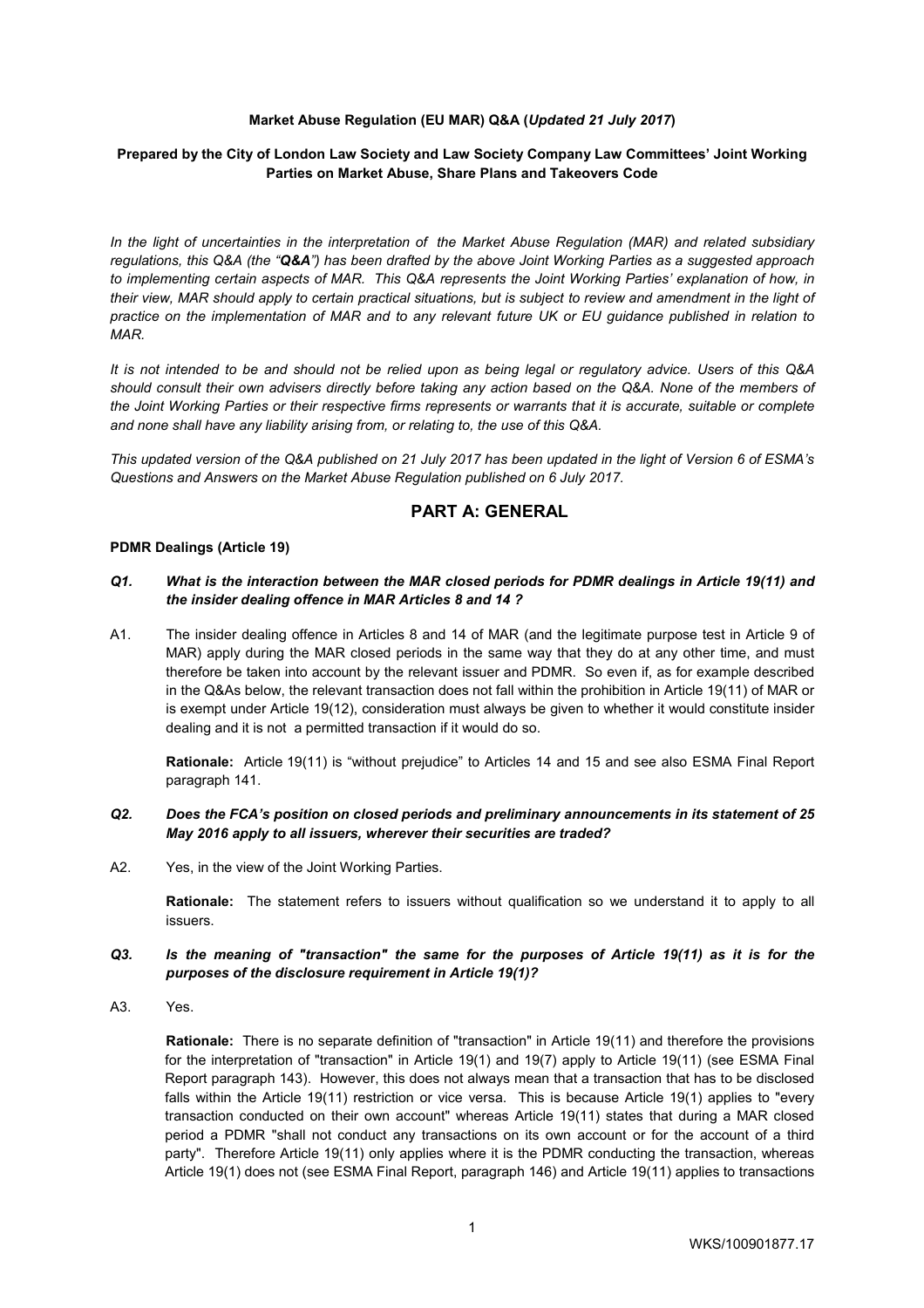on behalf of a third party whereas Article 19(1) does not. The timing of the restriction versus the notification obligation is also different as described in Q4 below, because Article 19(11) only applies when the PDMR conducts the transaction during a closed period.

### *Q4. How do the MAR closed periods affect conditional transactions?*

A4. Provided that at the time of entry into the transaction, he or she does not have inside information, a PDMR may enter into a conditional transaction where one or more conditions outside the control of the PDMR is satisfied during a MAR closed period (whether or not the transaction is then completed), but cannot enter into a conditional transaction during a MAR closed period.

 **Rationale:** The purpose of the prohibition in Article 19(11) is to prevent insider dealing by PDMRs. When the decision to trade (here the entry into the conditional transaction) is made outside the MAR closed period, the PDMR is not "trading" during the MAR closed period (see Recital (61) to the MAR). Therefore if satisfaction of the condition is outside the control of the PDMR and the only action taken by a PDMR takes place before the start of a closed period, there is no "conduct" by the PDMR during the closed period for the purposes of Article 19(11) and so the restriction will not apply even if the transaction is completed during the closed period, so that the acquisition or disposal of shares occurs during a MAR closed period. If the PDMR takes any action during a MAR closed period, then that will fall within the restriction even if the transaction is completed after the end of the closed period. Similarly the prohibition applies to a conditional contract entered into during a closed period even if the condition cannot be satisfied until after the end of a closed period and even though the transaction is not required to be disclosed under Article 19(1) until the condition is satisfied. See also Article 9(3) which makes it clear that performing a contractual obligation entered into prior to possessing inside information is not insider dealing.

## *Q5. Is an issuer subject to the MAR closed period?*

A5. A transaction in relation to its shares or debt instruments by the issuer does not fall within the prohibition or PDMR transactions in Article 19(11), even though it will be the PDMRs (or some of them) that cause the issuer to act. For example, the approval by one or more PDMRs of a buyback by the issuer or an award of shares under an employee share scheme or another issue of shares during a MAR closed period would not fall within the restriction in Article 19(11). However, the transaction could still be market manipulation or (if it had inside information at the time) insider dealing by the issuer– see Q1.

**Rationale:** Article 19(11) EU MAR prohibits PDMRs from conducting any transactions "on its own account or for the account of a third party" during a MAR closed period. However, the actions by a PDMR, acting in his capacity as a director or employee of the issuer, when approving transactions undertaken by the issuer do not amount to conducting a transaction "for the account" of the issuer.

## *Q6. What exchange rate should be used for calculating the EUR 5,000 threshold in EU MAR Article 19(8)?*

- A6. See ESMA's Questions and Answers on the Market Abuse Regulation: Section 2 (Managers' transactions) Question and Answer 1 https://www.esma.europa.eu/sites/default/files/library/2016-1520\_mar\_qa.pdf
- *Q7. Note that Q&A7 below is being revised in the light of Q&A 7.7 in Version 6 of ESMA's Q&A on MAR published on 6 July 2017 https://www.esma.europa.eu/sites/default/files/library/esma70-145- 111\_qa\_on\_mar.pdf*

*I am a director of a company, A, whose shares are traded on AIM. I am also a person discharging managerial responsibilities in another company, B. I do not control more than 50% of the shares of B. Is B one of my "persons closely associated" so that B must notify A under Article 19(1) of transactions in A's shares conducted on its own account?* 

A7. B will only be treated as a "person closely associated" for the purposes of EU MAR if the director is: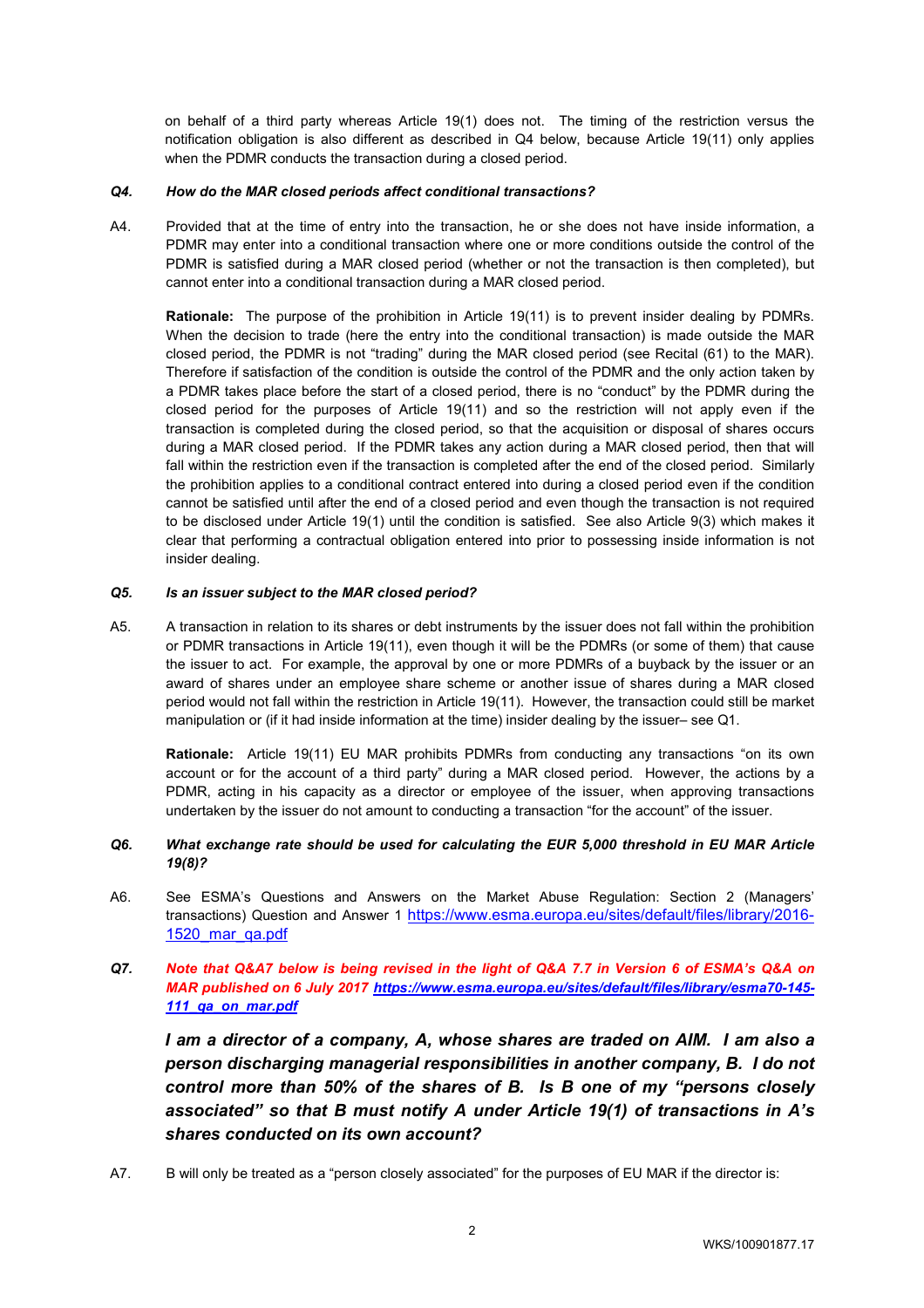- (a) the sole director of B or has the right to appoint a majority of the board of directors of B; or
- (b) the director (or senior executive) that personally has control over B's management decisions affecting B's future development and business prospects.

**Rationale:** B does not fall within Article 3(1)(26)(b) because the director does not control B and is not solely responsible for its management decisions. See also Market Watch No 12 - the definition of a PCA is the same as that under the Market Abuse Directive.

## *Q8. How should the introduction to Article 9 of the Delegated Regulation be interpreted as regards the issuer having a right to permit dealings "including but not limited to" the circumstances listed in Article 9?*

A8. This means that the circumstances set out in Article 9 are a non-exhaustive list of circumstances to which the exception in Article 19(12)(b) can apply, but the issuer should not permit other transactions unless they meet the tests in Article 7(1) of the Delegated Regulation and are analogous in substance to those listed in Article 9.

**Rationale:** The wording of Article 9 of the Delegated Regulation makes it clear that the list is nonexhaustive. In making a judgement as to whether to permit a particular transaction, issuers should apply a substantive test using the principles illustrated by the specific circumstances listed in Article 9.

## *Q9. What falls within the exception for "entitlement of shares" in Article 19(12)(b)?*

A9. The scope of the exception for "qualification or entitlement of shares" is uncertain, but we consider that it would be broad enough to encompass rights issues and bonus issues under which (subject to exclusions for certain overseas shareholders) all shareholders are allocated nil-paid rights (in the case of a rights issue) or ordinary shares or subscription shares free of payment in the case of a bonus issue. Provided the PDMR is given permission by the issuer to deal and the transaction cannot be conducted at another time than during a MAR closed period because the opening date and the final date for the entitlement fall during a MAR closed period, a PDMR is permitted to receive shares under a bonus issue and (provided they have no inside information) to undertake or elect to take up entitlements under a rights issue or to allow entitlements to lapse.

**Rationale:** Transactions made under or related to an entitlement of shares fall within the permitted exceptions in EU MAR Article 19(12)(b). The concept should be regarded as including any entitlement to shares derived from being an existing shareholder, and see Article 9(e) of the Delegated Regulation.

#### *Q10. Can a PDMR acquire shares under a share savings scheme or a dividend reinvestment plan during a MAR closed period?*

A10. Whether or not they are an employee of the issuer, if a PDMR enters into a share savings scheme or makes a standing election to reinvest dividends and other distributions received in the issuer's shares in each case outside a MAR closed period or prior to 3 July 2016 and has no inside information at that time, the PDMR can continue to acquire shares under the relevant scheme or election but must not cancel or amend his or her participation during a MAR closed period.

**Rationale**: The purpose of the prohibition in Article 19(11) is to prevent insider dealing by PDMRs. When the decision to trade (here the entry into the trading or savings scheme or dividend investment plan) is made outside the MAR closed period, the PDMR is not "trading" during the MAR closed period (see Recital (61) to the MAR). Therefore the only action taken by a PDMR takes place before the start of a closed period, there is no "conduct" by the PDMR during the closed period for the purposes of Article 19(11) and so the restriction will not apply even if the acquisition of shares occurs during a MAR closed period.

## *Q11. Can a PDMR acquire or dispose of shares under a trading plan during a MAR closed period?*

A11. The trading plan is a written plan entered into between the PDMR and an independent third party, which sets out a strategy for the acquisition and/or disposal of shares by the PDMR and either: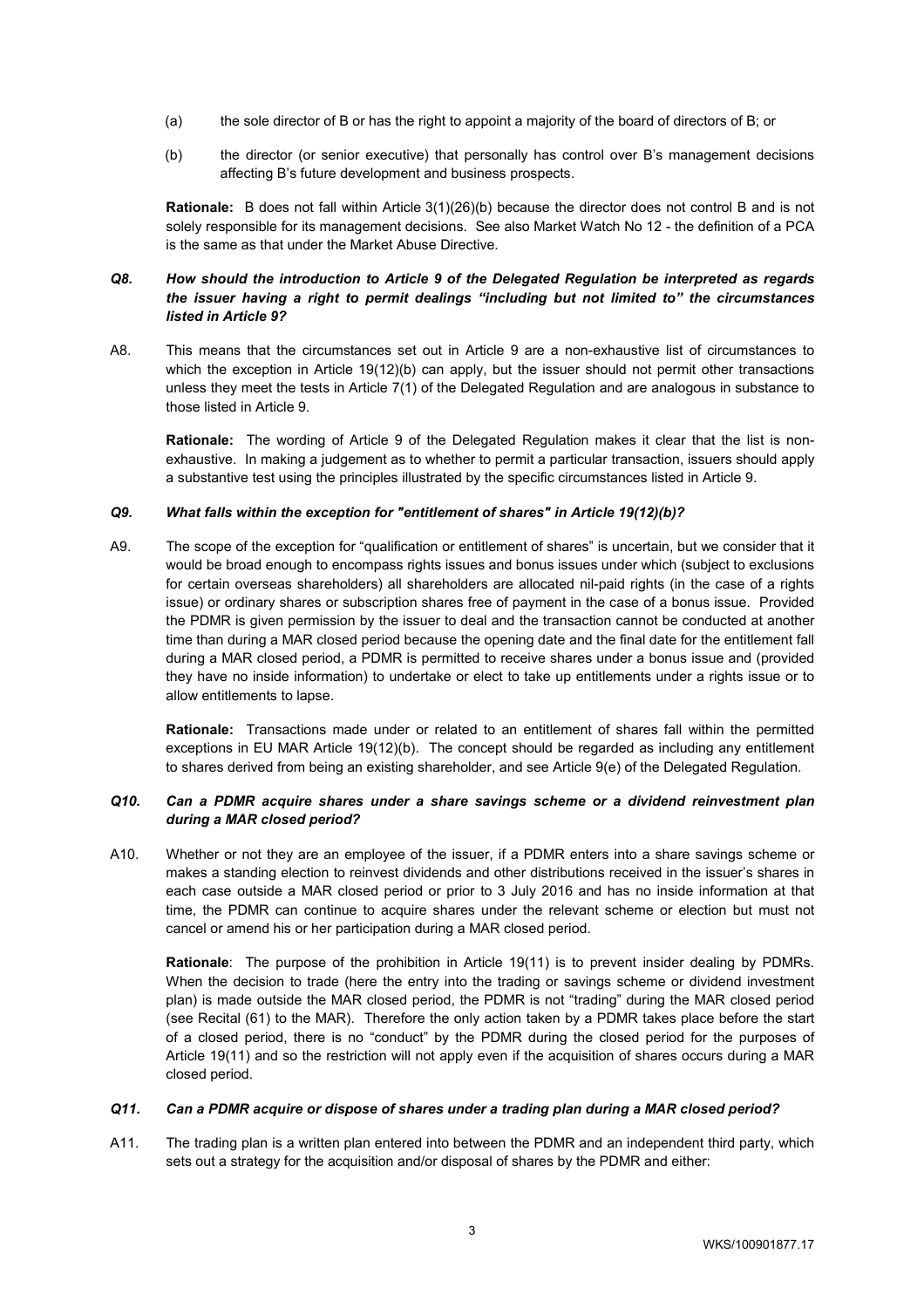- (a) specifies the amount of shares to be dealt in and the price at which and the date on which the shares are to be dealt in; or
- (b) gives discretion to that independent third party to make trading decisions about the amount of shares to be dealt in and the price at which and the date on which the shares are to be dealt in; or
- (c) includes a method for determining the amount of shares to be dealt in and the price at which and the date on which the shares are to be dealt in.

Provided that the trading plan is entered into prior to 3 July 2016 or outside a MAR closed period and the PDMR has no inside information at that time, the PDMR can continue to acquire or dispose of shares under the trading plan but must not cancel or amend their participation during a MAR closed period.

**Rationale:** The purpose of the prohibition in Article 19(11) is to prevent insider dealing by PDMRs. When the decision to trade (here the entry into the trading or savings scheme or dividend investment plan) is made outside the MAR closed period, the PDMR is not "trading" during the MAR closed period (see Recital (61) to the MAR). Therefore the only action taken by a PDMR takes place before the start of a closed period, there is no "conduct" by the PDMR during the closed period for the purposes of Article 19(11) and so the restriction will not apply even if the acquisition or sale of shares occurs during a MAR closed period.

- *Q12. If a PDMR has entered into an arrangement, outside a MAR closed period, to acquire shares on a monthly basis from salary (including under an HMRC tax-advantaged Share Incentive Plan), can the PDMR continue to acquire shares for the month in which the acquisition date falls within a closed period?*
- A12. Yes, as the purchase is pre-planned outside the MAR closed period.

**Rationale:** Implementation of transactions committed in advance of a MAR period are not transaction conducted by the PDMR during the closed period. (See Q3 and Q4 and ESMA Final Report paragraph 146). In addition the purchase falls within Article 9(d) of the Delegated Regulation (EU) 2016/522 and Article 7(1)(b) of the Delegated Regulation will be met (as the purchase is pre-planned and the PDMR's purchase must be made at the same time as purchases are made by all other participating employees).

### *Q13. Can a PDMR who is a non-executive director and has agreed, outside a closed period, to receive shares monthly in lieu of fees, or reinvest cash fees received in the acquisition of shares, receive or acquire shares in a closed period?*

A13. Yes, so long as the receipt or acquisition of shares is an automatic event (i.e. there is no decision made, or discretion exercised, by the PDMR).

**Rationale:** Implementation of transactions committed in advance of a MAR period are not transactions conducted by the PDMR during the closed period. (See Q3 and Q4 and ESMA Final Report paragraph 146). In addition, this receipt or acquisition is permitted under Article 9(d) of the Delegated Regulation and Article 7(1)(b) of the Delegated Regulation will be met (as purchases/acquisitions are made on a pre-planned timetable). Although Article 9(d) refers to "an employee saving scheme" (and a nonexecutive director is not an employee), Article 9(d) must be read in the context of Article 19(12)(b) MAR which refers to an issuer being permitted to allow a PDMR to trade on its own account under "an employee share or savings scheme" (and this term is also used in Recital (24) of the Delegated Regulation).

## *Q14. Apart from the events specifically referred to in Article 10 of the Delegated Regulation (EU) 2016/523, should transactions be notified where the PDMR and their persons closely associated do not take any other action in relation to a transaction in financial instruments?*

A14. Only when the shares are transferred to the PDMR or their person(s) closely associated. For example the automatic vesting of a share award prior to the transfer of shares to the PDMR or dealings by the trustees of an employee benefit trust (EBT) (of which the PDMR or their person(s) closely associated is a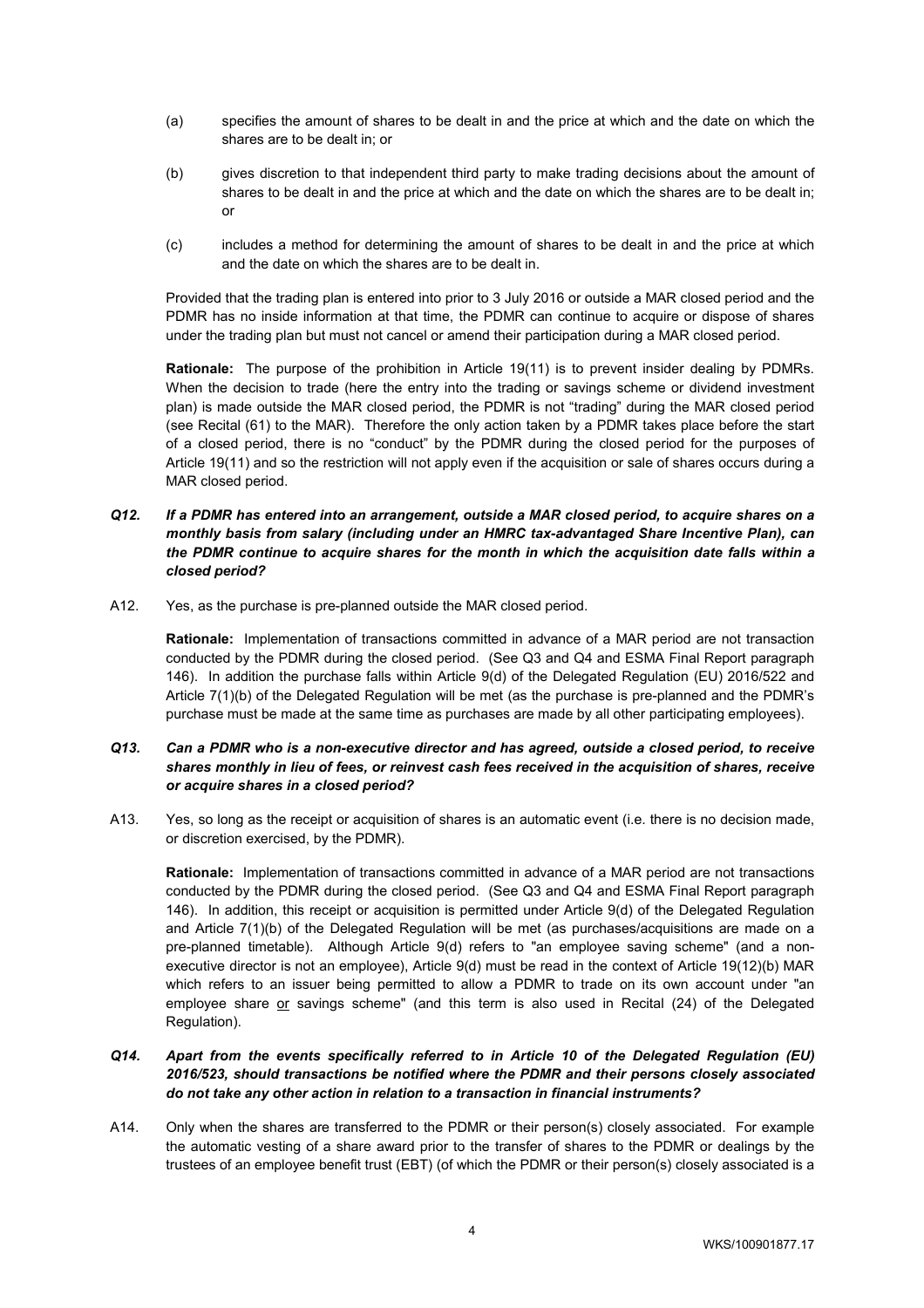beneficiary) for the benefit of all beneficiaries will not be notifiable until the shares are transferred to the PDMR.

**Rationale:** In addition to the events specifically referred to in Article 10 of the Delegated Regulation (EU) 2016/523 which are notifiable, transactions likely to be considered 'conducted on the PDMR's own account' and thus notifiable under Article 19(1) of the Market Abuse Regulation (EU) 596/2014 are transactions for which the PDMR has not given any instruction, consent or otherwise had any control over at any point before the shares are transferred to the PDMR. (*Note: References in A13 to PDMR include references to the persons closely associated with the PDMR*).

## *Q15. Can a PDMR transfer shares of the issuer following exercise of an option under an HMRC tax*advantaged SAYE option scheme (or equivalent scheme) or release of shares from an HMRC tax*advantaged Share Incentive Plan (SIP) (or equivalent plan) into a savings scheme investing in securities of the issuer during a MAR closed period?*

A15. Provided that (i) the transfer is for nil consideration, (ii) the PDMR does not possess inside information and (iii) the issuer is satisfied with the PDMR's explanation that the transaction cannot be conducted at another time, the issuer may permit the transfer. An example of this would be where shares are transferred within 90 days of coming out of a SAYE or SIP to an Individual Savings Account (ISA) with the same capital gains tax base cost.

**Rationale:** The transaction falls within Article 19(12)(b) and 9(e) and Article 7(1)(b) of the Delegated Regulation and see Recital (25) of the Delegated Regulation.

#### *Q16. Is the cancellation or surrender of an option (or other right to acquire shares) awarded to a PDMR under an employee share scheme permitted during a MAR closed period?*

A16. An automatic cancellation (i.e. a lapse under the scheme rules) is permitted but a surrender by a PDMR is not. A surrender by the PDMR will be a transaction conducted by the PDMR and should not take place during a closed period, whether or not the PDMR receives any payment or other consideration for it.

**Rationale:** A cancellation automatically under the scheme rules is not trading by a PDMR and so is outside the scope of Article 19(11) (see Recital (61) of MAR and Recital (24) of the Delegated Regulation).

#### *Q17. I am one of three trustees whose investments include securities of a company of which I am a PDMR. Can the trust deal during a MAR closed period?*

A17. Yes if the decision to deal is taken by the other trustees or by investment managers on behalf of the trustees independently of you, that is without consultation with or other involvement of you.

**Rationale:** The trustee who is a PDMR is not participating in the decision for the trust to deal so the transaction is not conducted by the PDMR.

### *Q18. What evidence (if any) does a PDMR have to provide when asking for permission to deal in a MAR closed period.*

A18. In general the PDMR must be able to demonstrate that the particular transaction cannot be executed at another moment in time than during the MAR closed period. Where the proposed dealing is in relation to (i) an employee share or saving scheme or (ii) qualification or entitlements of shares, it is not necessary for the PDMR to provide a reasoned written request (a clearance from the issuer is still required although a single clearance can be given at the outset of the arrangement given that the arrangement is implemented by the issuer).

**Rationale:** Article 7(1)(b) of the Commission Delegated Regulation (EU) 2016/522 applies to all transactions for which Article 19(12) is being relied on to provide an exemption for conducting a transaction during a closed period, and not just to exceptional circumstances. Article 7(2) of the Delegated Regulation only applies to Article 19(12)(a)) and paragraph 156 of ESMA's Final Report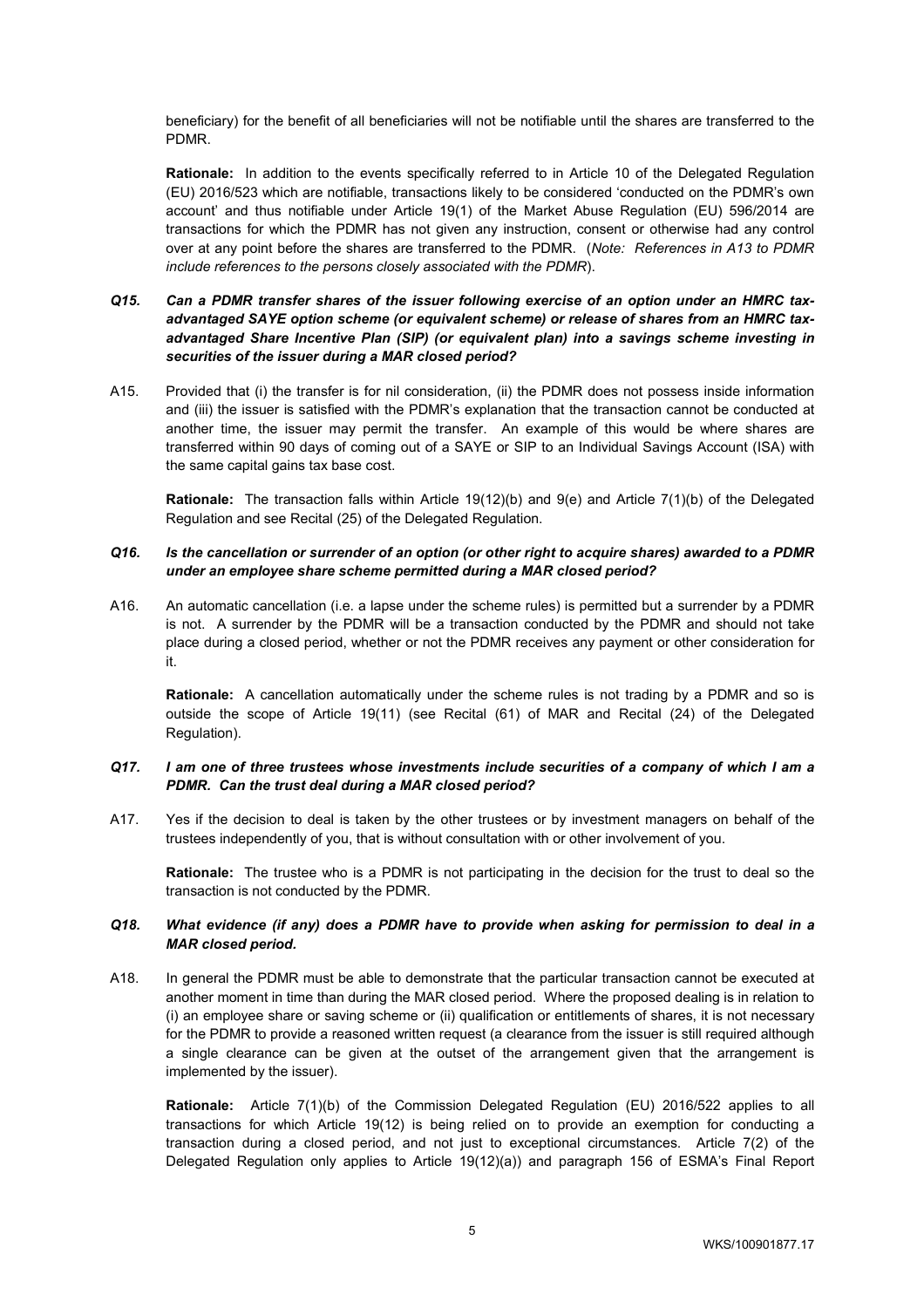provides that an issuer can permit dealings under Article 19(12(b) without requiring a case-by-case assessment.

## *Q19. Must a PDMR or their PCA notify dealings by him in units or shares in a collective investment undertaking or portfolio of assets where the undertaking or portfolio invests in shares of the issuer in relation to which he or she is a PDMR?*

A19. If the collective investment undertaking or portfolio of assets is one in respect of which (i) the PDMR or PCA has ascertained that exposure to the shares or debt instruments of the issuer does not exceed 20% of the total assets held by that collective investment undertaking or portfolio of assets at the time of dealing or (ii) the PDMR or PCA does not know, and could not reasonably know, the percentage of total assets represented by the issuer's share or debt instruments and there is no reason for the PDMR to believe that the 20% limit is exceeded, the transactions in the issuer's shares by the collective investment undertaking or portfolio of assets are excluded from the obligation to notify transactions under Article 19(1).

**Rationale**: Article 19 (1a) of MAR as inserted by the Benchmark Regulation and see paragraphs 145- 146 ESMA Final Report.

- *Q20. Must a PDMR or PCA notify deals in the issuer's securities by a collective investment undertaking (such as UCITS, a NURS and an Alternative Investment Fund, including a quoted*  investment trust or company) or a portfolio of assets in which the PDMR or PCA holds units or *shares?*
- A20. Transactions in shares or debt instruments or linked financial instruments by a collective investment undertaking in which the PDMR or PCA has invested do not need to be notified if the manager of the undertaking has full discretion and does not receive any instructions or suggestions on portfolio composition directly or indirectly from the investors in the collective investment undertaking.

**Rationale:** Article 19(7) of MAR as amended by the Benchmark Regulation.

- *Q21. Is an investment by a PDMR in a collective investment undertaking or portfolio of assets that is excluded from the notification obligations (by virtue of Article 19(1)(a) – as inserted by the Benchmark Regulation) prohibited during a MAR closed period?*
- A21. No.

**Rationale:** As noted above in Q3, there is no separate definition of "transaction" in Article 19(11) and therefore the provisions for the interpretation of "transaction" in Article 19(1) and 19(7) apply to Article 19(11). There is no policy reason why investments by a PDMR in funds/portfolios of assets that do not meet the threshold for notification should be subject to restrictions during a closed period. As noted above in Q3, transactions executed by the manager of such a collective investment undertaking on a fully discretionary basis would not be caught at all by the language of Article 19(11) as the PDMR is not itself conducting the transaction.

- *Q22. Can the manager of a collective investment undertaking or portfolio of assets in which a PDMR is invested deal during the MAR closed period?*
- A22. Yes, provided that the conditions set out in the answer to Q20 apply to that PDMR.

**Rationale:** This is not a transaction conducted by a PDMR.

#### *Share Buy-Backs (Article 5)*

### *Q23. Can an issuer operate a share buy-back programme which does not satisfy the conditions in Article 5 of EU MAR and the Level 2 Regulation?*

A23. Provided that an issuer has disclosed all inside information at the relevant time, and the share buy-backs are conducted in a way which does not otherwise mislead or manipulate the market, own share buybacks outside the Article 5 exemption will not constitute market abuse. Issuers may think it appropriate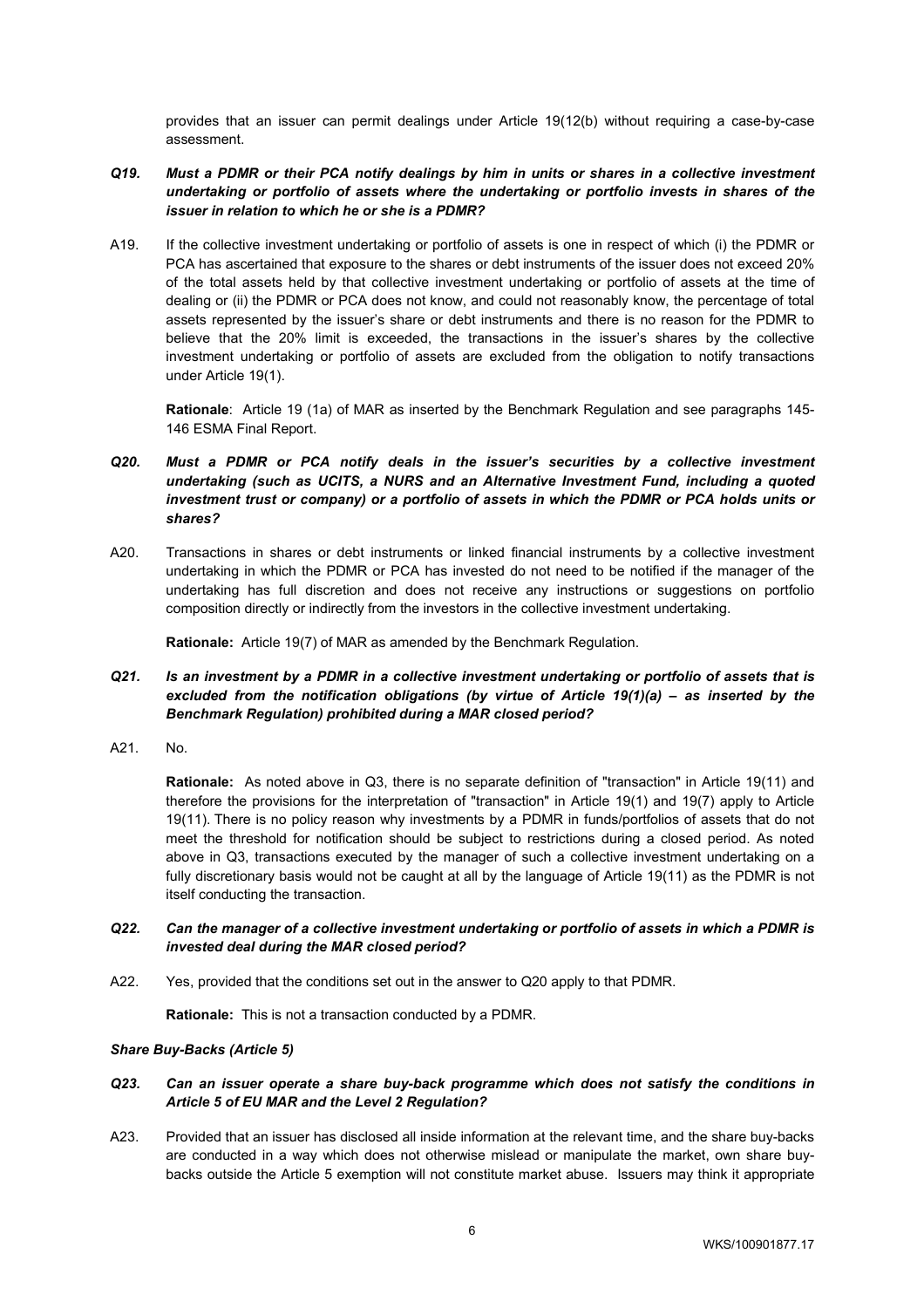to observe the same restrictions on purchases of their own securities during MAR closed periods as applied under the Listing Rules in force prior to MAR implementation, that is by doing so under a timescheduled or independent broker-managed buy-back programme.

An investment company can purchase its own shares during a MAR closed period if it is satisfied that all inside information that the directors and the issuer may have has previously been notified to a RIS. In order to demonstrate this, investment companies should consider whether, prior to conducting any buybacks during a MAR closed period, they should follow the practice previously required under the Listing Rules of making a regulatory announcement at the start of the MAR closed period or, if later before conducting any share buy-backs, that the issuer is satisfied that all inside information has previously been notified.

**Rationale:** Recital (12) of EU MAR states that "trading in own shares in buy-back programmes… which would not benefit from the exemptions under this Regulation shall not of itself be deemed to constitute market abuse", so it is clear that the Article 5 exemption provides a safe harbour and is not prescriptive.

The safe harbour under Article 4 of the Level 2 Regulation does not apply to share buy-backs during a MAR closed period except where there is a time scheduled buy-back programme or it is lead managed by an investment firm or credit institution which makes its trading decisions independently of the issuer. This does not mean that share buy-backs cannot be undertaken during a MAR closed period outside the exemptions provided that the issuer does not have inside information and the share buy-back does not constitute market manipulation or mislead the market.

## *Q24. Is stake-building permitted (by Article 9(5)) provided the only inside information the bidder has is (i) its intention to bid and (ii) its intention to stake-build?*

A24. Yes. This falls within Article 9(5) which refers to "its own knowledge that it has decided to acquire ... financial instruments" and is wide enough to include both the intention to make a bid and the intention to acquire shares through stake-building.

**Rationale:** See also Recital (31) which provides that "Acting on the basis of one's own plans and strategies for trading should not be considered as using inside information".

The exclusion of stake-building from Article 9(4) does not impact the scope of Article 9(5).

### **Disclosure (Article 17)**

### *Q25. What must an issuer do to comply with the Implementing Technical Standards (ITS) for public disclosure of inside information?*

A25. Where an announcement (for example an announcement about a transaction), includes some items that are inside information, even if it includes other information that is not, it is sufficient to include a general reference such as "This announcement contains inside information". Where the announcement covers a number of clearly different matters that could have been the subject of separate announcements it would be appropriate to distinguish between those matters that include inside information and those that do not. However, it is important that inside information within the announcement is not concealed (ie buried in with large amounts of non-inside information).

**Rationale:** Article 1(b)(i) of the draft ITS requires that communications clearly identify that the information communicated is inside information. We consider that the general reference we have proposed will be sufficient to ensure investors are aware that the announcement contains inside information and to require greater specificity would be disproportionate.

#### *Q26. In an announcement containing inside information who should be identified as the person making the notification?*

A26. The individual who manages the release of the announcement (for example the company secretary) should be named.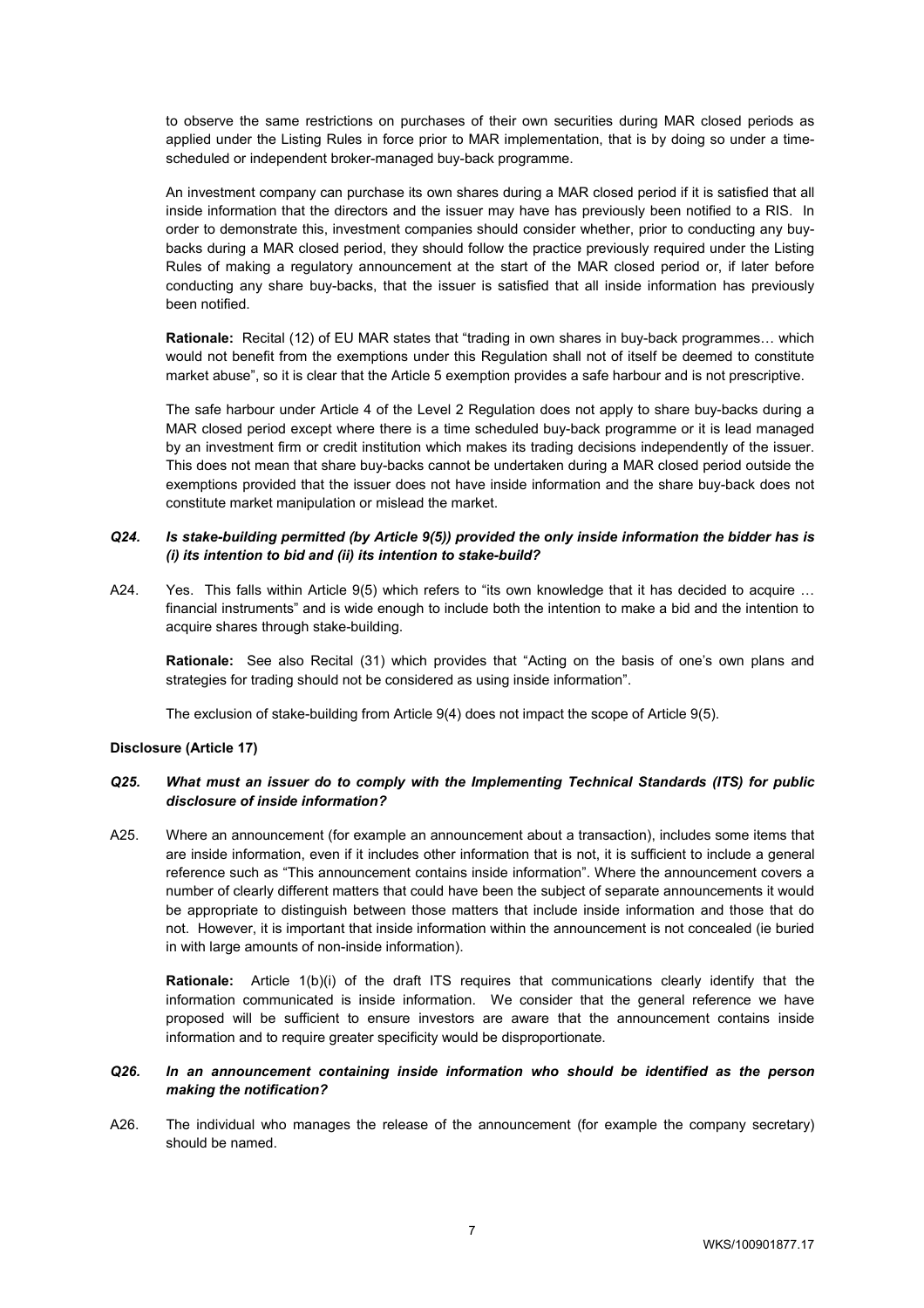**Rationale:** We consider this approach to be appropriate because it provides potentially useful contact information.

### *Q27. How may an issuer comply with the requirement for inside information to be located "in an easily identifiable section of the [issuer's] website"?*

A27. Issuers can post announcements of inside information on the section of their website that contains all regulatory announcements and do not need to establish a separate section, only containing announcements which include inside information.

**Rationale:** This is consistent with paragraphs 220 and 221 of the ESMA Final Report.

#### *Q28. How should an issuer notify inside information when an RIS is not open for business?*

A28. Following DTR 1.3.6G will ensure that DTR 6.3.4R is complied with when a RIS is not open, although this may not be appropriate when an issuer also has securities traded on venues in other jurisdictions

**Rationale:** Article 17(1) requires issuers to make inside information public as soon as possible and states that the issuer "shall ensure that the inside information is made public in a manner which enables fast access and complete, correct and timely assessment of the information by the public and where applicable, in the officially appointed mechanism referred to in Article 21 of Directive 2004/109/EC of the European Parliament and the Council". Article 2 of the ITS on publication of inside information further states that inside information must be disseminated to as wide a public as possible, free of charge simultaneously throughout the Union.

DTR 1.3.6 previously stated that when inside information is required to be notified via an RIS at a time when the RIS is not open for business, the out of hours method of releasing inside information specified in DTR 1.3.6 "must" be used. The retained guidance in DTR 1.3.6 from 3 July states that the out of hours methods "may" be used when the RIS is not open for business. This means that issuers can satisfy their obligation to make inside information public as soon as possible under Article 17 by using the out of hours methods set out in DTR 1.3.6 although this may not be appropriate when an issuer also has securities traded on venues in other jurisdictions. Issuers could instead wait for the RIS to open for business, but in that case an issuer would need to consider by reference to the individual circumstances (including whether or not the securities are traded on another venue which will be open for business before the RIS opens and how long it is before the RIS opens) whether waiting for the opening of the RIS would reasonably be regarded as making the information public as soon as possible.

### **Insider Lists (Article 18)**

#### *Q29. Which individuals should be included on insider lists for advisers to issuers?*

- A29. For advisers to issuers, staff need only be included on the insider lists if they meet two tests:
	- performing tasks through which they have access to inside information on the issuer; and
	- they are acting on behalf of or for the account of the issuer.

It is the deal teams and client-facing staff who generally should be included on the list, if they have access to inside information. Secretarial staff and other support staff who have access should also be included (although individuals with the ability to access IT systems but whose duties do not require them to access inside information do not need to be included unless they actually have accessed it). Senior management who receive management information or sit on review committees even if they are not involved in the transaction must be included.

**Rationale:** This test is substantially the same as under the Market Abuse Directive and see Market Watch 24 and CESR guidance.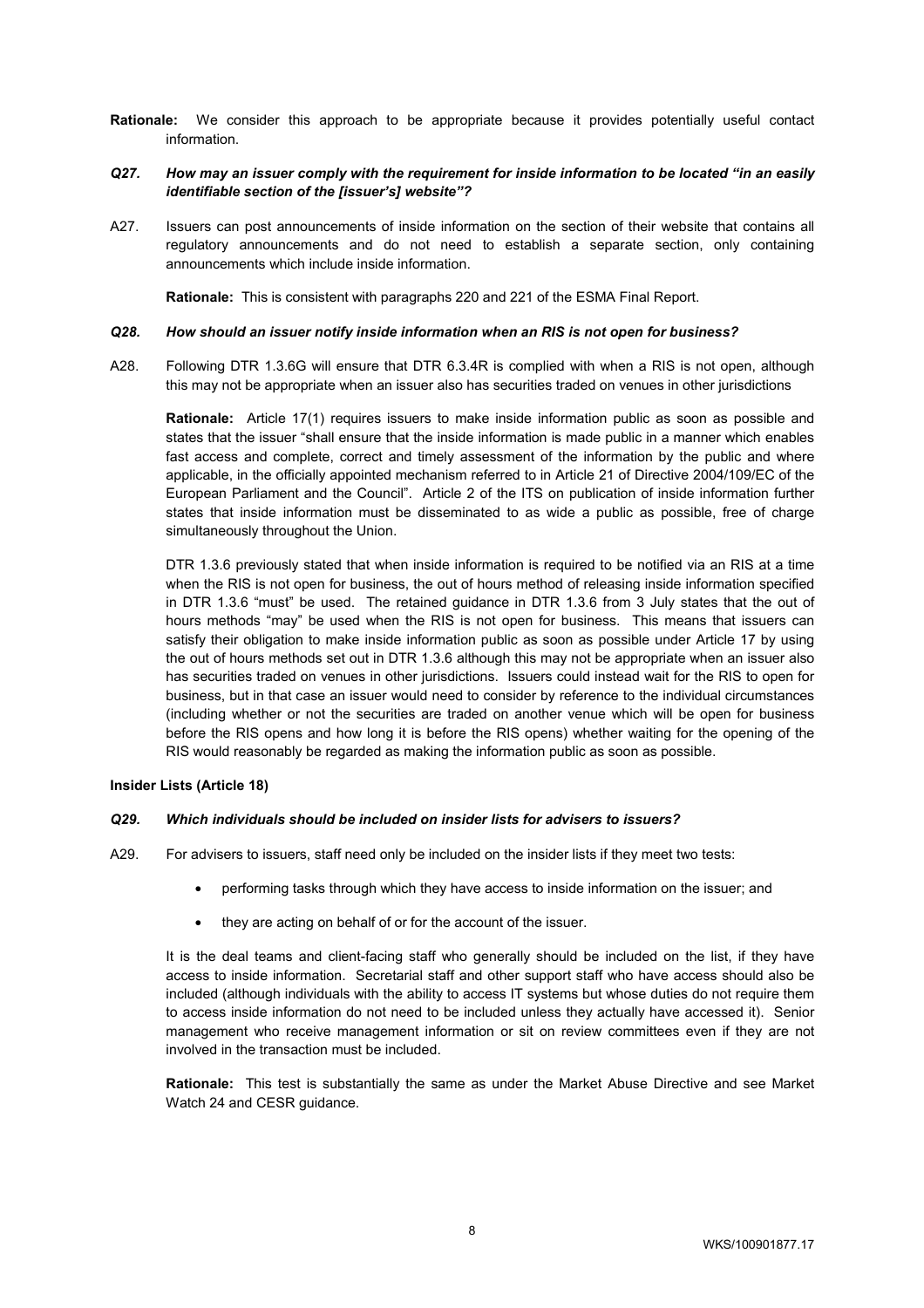### *Q30. How do issuers and their advisers complete the national identification number column in the*  Insider List templates in respect of British and other nationals who do not have national *identification numbers?*

A30. For UK nationals this can be left blank, as it is only required to be completed "if applicable". For other nationals, who have a national identification number, that number should be included.

**Rationale:** UK citizens do not have national identification numbers so the requirement cannot apply.

#### *Investment Recommendations (Article 20)*

- *Q31. If a circular contains a voting recommendation by the board of an issuer, as required by the Listing Rules, does this constitute an "investment recommendation" for the purposes of Article 20 of EU MAR?*
- A31. A voting recommendation in the form required under the Listing Rules is not an "investment recommendation" or "information recommending or suggesting an investment strategy" for the purposes of EU MAR and so falls outside the requirements of Article 20.

**Rationale:** Communications between a Board and shareholders are subject to legal duties and responsibilities and are not within the scope of "persons other than those referred to in point (i) of Article 1(34)(ii). Also a decision to vote is not an "investment decision" for the purposes of Article 1(34)(ii). See also Q32.

- *Q32. Will the directors' recommendation of a takeover offer be treated as "an investment recommendation or other information recommending or suggesting an investment strategy" under Article 20?*
- A32. No. Article 20 is not intended to capture directors' recommendations on a takeover, whether effected by way of a contractual offer or a scheme of arrangement. This is the same whether the consideration is cash or bidder shares, or includes a mix and match. Neither should the independent adviser's opinion to the target company board be treated as falling within Article 20.

**Rationale:** Such recommendations are made in the context of the specific relationship/duties existing between directors and shareholders and are subject to the specific regime and requirements set out in the Takeover Code. See also Q31.

# **PART B: TAKEOVERS**

### *Market soundings (Article 11)*

- *Q1. If the bidder and target negotiate the terms of an irrevocable undertaking to accept the offer/vote in favour of the scheme (as applicable) that is intended to be given by target directors, will those communications fall within the market soundings regime?*
- A1. No.

**Rationale:** The negotiation of the terms of the irrevocable undertaking involves communications between the bidder and target (represented by its directors) and not communications with a "person entitled to securities" of the target as referred to in Article 11(2). A bidder seeking a recommendation from a target board will approach the target board and put forward an indicative offer that is subject to a number of conditions. These will invariably include a requirement that those target directors who hold shares will give irrevocable undertakings to accept the offer/vote in favour of the scheme (as applicable). If a recommendation is forthcoming, the target directors will agree to provide such undertakings. The approach to the target board is not made in order to ascertain the willingness of the directors to accept the offer/vote in favour of the scheme but in order to obtain a recommendation of the offer (and in considering whether to do so the directors are expected to consider the interests of the company and all its shareholders and not their own personal position). The fact that a decision to recommend will lead to an expectation that the directors will enter into irrevocable undertakings is a consequence and not an objective of the approach, which is not therefore a market sounding. If target board decides to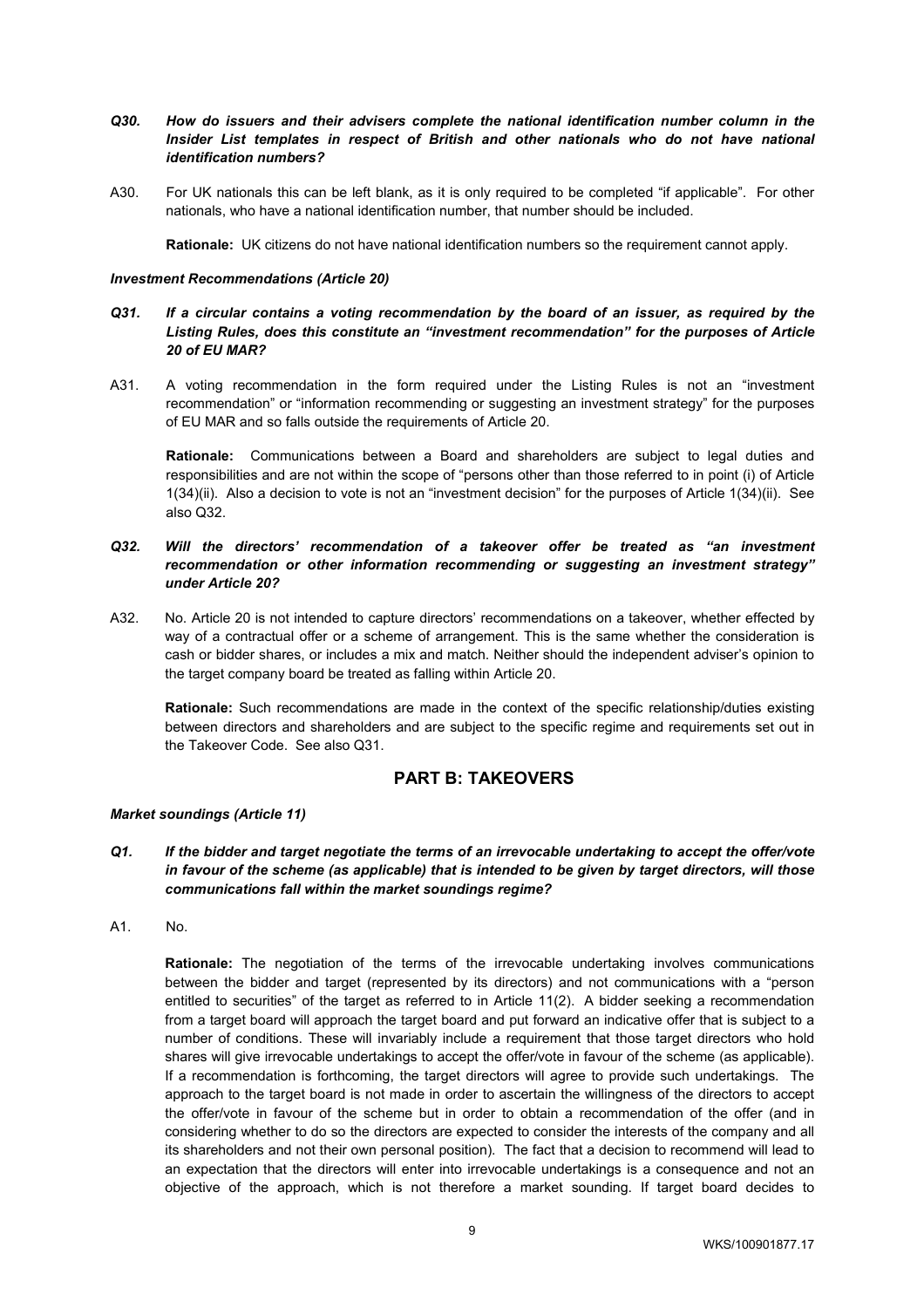recommend the offer, the terms of the irrevocable undertaking would then typically be negotiated and agreed as between the bidder and target and their respective legal advisers (see Q2 below), and, as noted, all the target directors would then be expected to enter into the agreed form of undertaking.

- *Q2. Where the terms of an irrevocable undertaking to accept the offer/vote in favour of the scheme (as applicable) intended to be given by target directors have been agreed between the bidder and target as outlined above, will the provision of the agreed form irrevocable to the target directors fall within the market soundings regime?*
- A2. No.

**Rationale:** This is merely an ancillary process relating to communications that have already taken place with the target directors (in their capacity as such) in connection with the proposed offer, including the negotiation of a form of irrevocable undertaking as between the bidder and target (as discussed above). In this context, the process (whether conducted directly by the bidder or by the target company) of providing the final form of irrevocable undertaking to the target directors and gathering executed copies of the same does not involve the communication of inside information "necessary to enable the…[target directors]…to form an opinion on their willingness to offer their securities" as referred to in Article 11(2).

## *Q3. Will communications between the bidder and shareholders with a view to seeking irrevocable undertakings to accept the offer/vote in favour of the scheme (as applicable) from them fall within the market soundings regime?*

A3. Yes, if the shareholders are not target directors (who are covered in Q1 and Q2 above).

**Rationale:** These would fall within Article 11(2) as they would involve wall-crossing such shareholders and, as referred to in Article 11(2), communicating inside information to them which is "necessary to enable the...[shareholders]...to form an opinion on their willingness to offer their securities".

## *Q4. In Article 11(2), is a communication within the market soundings regime only if it is made by the bidder – i.e. given the lack of equivalent to Article 11(1)(d)?*

A4. No. References to the bidder in Article 11(2) should be read as including references to persons clearly acting as the bidder's agent/on its behalf (e.g. its financial adviser or broker).

**Rationale:** To read the provisions of Article 11(2) more restrictively would produce an anomalous result.

### *Q5. Can market soundings be conducted other than in strict compliance with Article 11 and the Implementing Technical Standards?*

A5. Yes, non-compliance with the market sounding requirements (when a communication is within Article 11(1) or (2) and inside information is disclosed) does not automatically mean that the communication is unlawful or that the person making the communication is subject to sanctions simply on the basis of noncompliance. This is subject to the obligation under Article 11(3) which must be complied with in all cases (i.e. that the disclosing market participant must consider in advance whether the sounding will involve disclosure of inside information and make a written record of its conclusions and the reasons therefor).

**Rationale:** Recital (35) provides that "There should be no presumption that market participants who do not comply with this Regulation when conducting a market sounding have unlawfully disclosed inside information but they should not be able to take advantage of the exemption given to those who have complied with such provisions. The question whether they have infringed the prohibition against the unlawful disclosure of inside information should be analysed in light of all the relevant provisions of this Regulation…".

Article 11(4) states that "For the purposes of Article 10(1) [(unlawful disclosure)], disclosure of inside information made in the course of a market sounding shall be deemed to be made in the normal exercise of a person's employment, profession or duties where the disclosing market participant complies with paragraphs 3 and 5 of this Article" – i.e. compliance with the provisions of Article 11 is mandatory to fall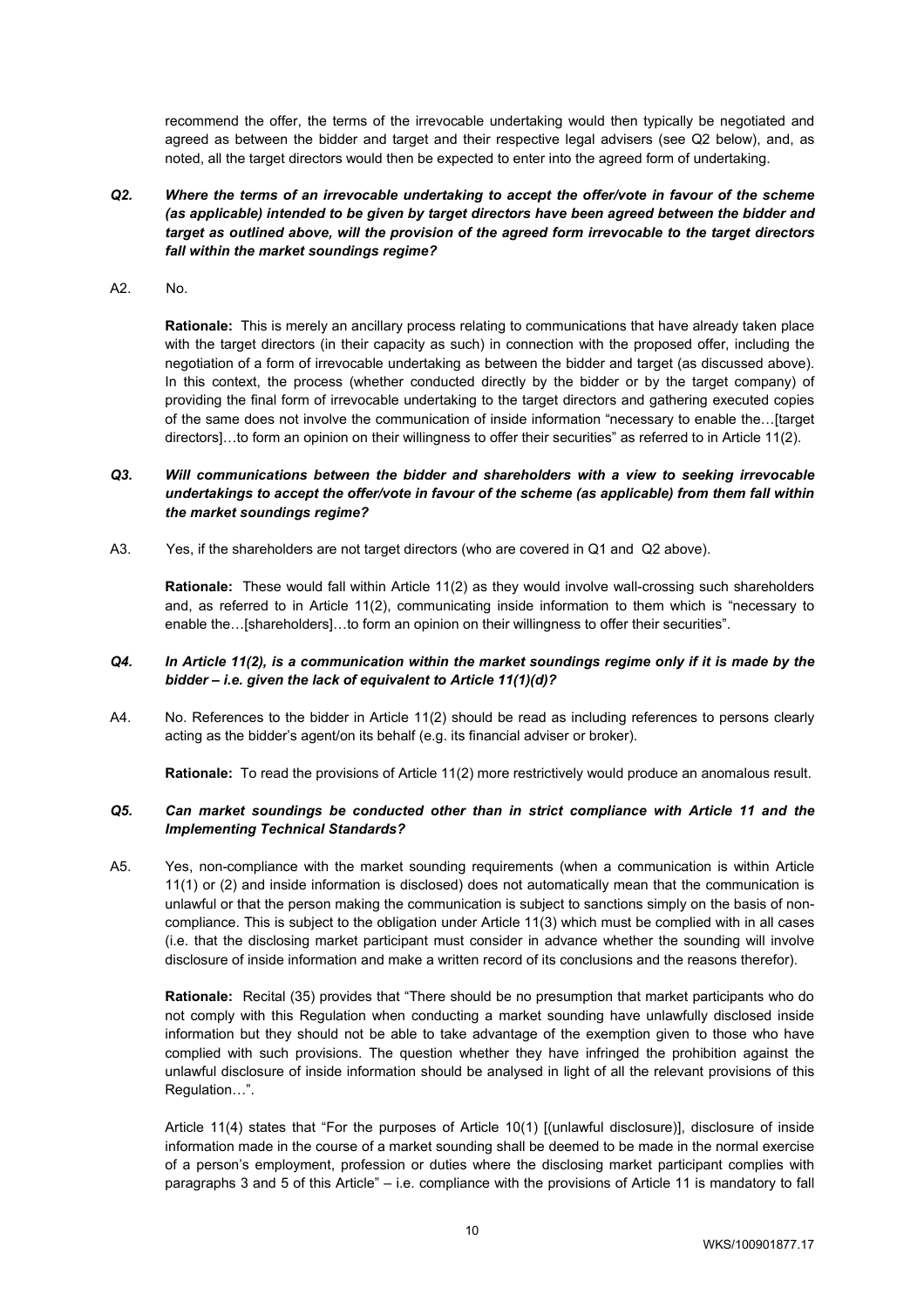within the safe harbour, but non-compliance does not automatically mean that there has been a breach of Article 10.

The fact that Article 30 (administrative sanctions) does not include reference to breach of Article 11 also lends weight to this analysis.

Article 11(3) imposes a stand-alone obligation that is not specifically limited to the safe harbour set out in Article 11(4).

#### **Stake-building on a takeover**

### *Q6. Will due diligence information that amounts to inside information preclude stake-building preannouncement as a result of Article 9(4)?*

A6. Article 9(4) is expressed not to apply in relation to stake-building. Therefore bidders cannot rely on Article 9(4) to stake-build pre announcement when in possession of any inside information (other than knowledge of their own intention to bid/stake-build – see Q24 of Part A above). Bidders will need to consider/apply their judgment on a case by case basis as to whether stake-building is otherwise permitted. For stake-building post-announcement, see Q7 below.

## *Q7. Will due diligence information that amounts to inside information cease to be inside information once a bid is announced if the bid price is in excess of the price effect the inside information had been expected to have (i.e. if the impact of any inside information would be absorbed by the bid premium)?*

A7. It will be necessary to consider this issue/apply judgment on a case-by-case basis to determine whether in a particular instance the information has ceased to be inside information. Where a recommended bid has been announced it may well be possible for the bidder to come to the view that the information is no longer inside information including on the basis that its impact will have been absorbed by the recommended price.

Where a non-recommended or hostile bidder has inside information about the target, it may also be possible for the bidder to come to the view that the bid price it has announced effectively absorbs the impact of that inside information, but it may be harder to reach this conclusion than on a recommended deal. However, once the defence document has been published by the target board it would normally be the case that the information is no longer inside information. Shareholders are required to be given sufficient information and advice to enable them to reach a properly informed decision on an offer; no relevant information should be withheld from them.

#### **PDMR dealings (Article 19)**

### *Q8. Where a PDMR has entered into an irrevocable undertaking outside a closed period, can they satisfy that irrevocable undertaking during a closed period?*

A8. Yes.

**Rationale:** The point at which the PDMR conducts the transaction is the point at which they enter into the irrevocable undertaking rather than the point at which they satisfy it. Provided it is entered into outside a closed period it can therefore be satisfied during a closed period (see Q3 and Q4 in Part A above).

It should also be noted that, where a bid is announced at the same time as interims/prelims are released, irrevocables that have been signed and held in escrow for release at the time of the bid being announced will not be treated as being dealings during the immediately preceding closed period as they only become effective upon release from escrow (at which point the closed period has ended).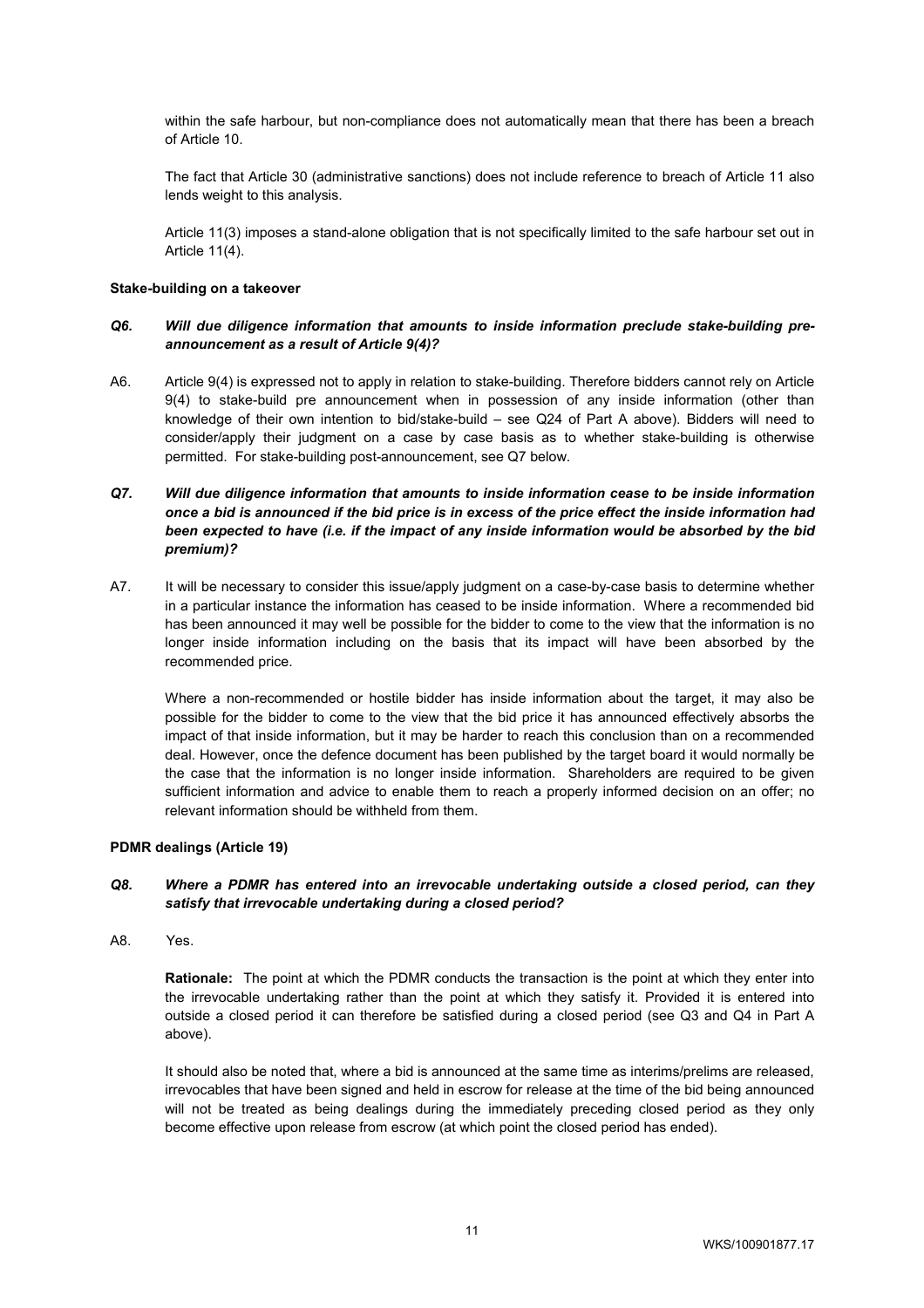## *Q9. During a closed period under Article 19(11) can a PDMR vote in favour of/enter into an irrevocable undertaking to vote in favour of a takeover conducted by way of scheme of arrangement?*

A9. Yes. Note, however, that where an irrevocable undertaking on a scheme includes an obligation to accept a contractual offer if the transaction structure is switched by the bidder, entering into the irrevocable undertaking should be treated in the same way as entering into an irrevocable undertaking in respect of a contractual offer (see Q10 below).

**Rationale:** This does not involve the PDMR conducting a transaction within Article 19, but rather involves them voting/giving an undertaking to vote their shares in favour of the scheme of arrangement. In addition, the transfer of shares on completion of a scheme of arrangement by order of Court would not be restricted during a closed period as it would take place automatically by operation of law rather than being a trading by the PDMR (see Recital (61) to MAR).

### *Q10. During a closed period under Article 19(11) can a PDMR accept/enter into an irrevocable undertaking to accept a contractual takeover?*

A10. Unless an exemption applies, no.

**Rationale:** This involves the PDMR conducting a transaction within Article 19 (subject to Q9 above (i) where an acceptance is made during a closed period pursuant to an irrevocable undertaking which was entered into prior to commencement of the closed period or (ii) where an irrevocable is released from escrow at the point of announcement in the case of a bid which is announced at the same time as interims/prelims are released).

### *Q11. Do any of the matters referred to in Q9 or Q10, whether they occur within (if permitted) or outside a closed period, need to be disclosed in accordance with Article 19(1)?*

A11.1 Voting in favour of/entering into an irrevocable undertaking to vote in favour of a scheme does not need to be notified under Article 19(1).

**Rationale:** This does not involve a transaction being conducted on the account of the PDMR. In addition, no notification would be required in relation to the transfer of shares on completion of a scheme of arrangement by order of Court as the target company would be delisted upon the scheme becoming effective.

A11.2 Entering into an irrevocable undertaking to accept a contractual offer does not need to be notified under Article 19(1). Accepting a contractual offer (whether pursuant to an irrevocable undertaking or otherwise) does not need to be notified until the offer becomes wholly unconditional.

**Rationale:** Pursuant to Article 10(2)(i) of Regulation (EU) 2016/522 conditional transactions need only be notified on occurrence of the conditions and actual execution of the transaction. Even when the irrevocable undertaking is satisfied by submission of an acceptance of the offer, that acceptance remains conditional until the offer becomes unconditional. Notification would not therefore be required under Article 19(1) until the offer became wholly unconditional. Acceptances made by PDMRs prior to the offer becoming wholly unconditional should be notified by them when the offer becomes wholly unconditional, and acceptances by PDMRs made after the offer has become wholly unconditional should be notified when made.

Note that, notwithstanding this analysis in respect of MAR, disclosure of irrevocable undertakings and acceptance/approval levels would need to be announced in accordance with any applicable takeover legislation/regulation.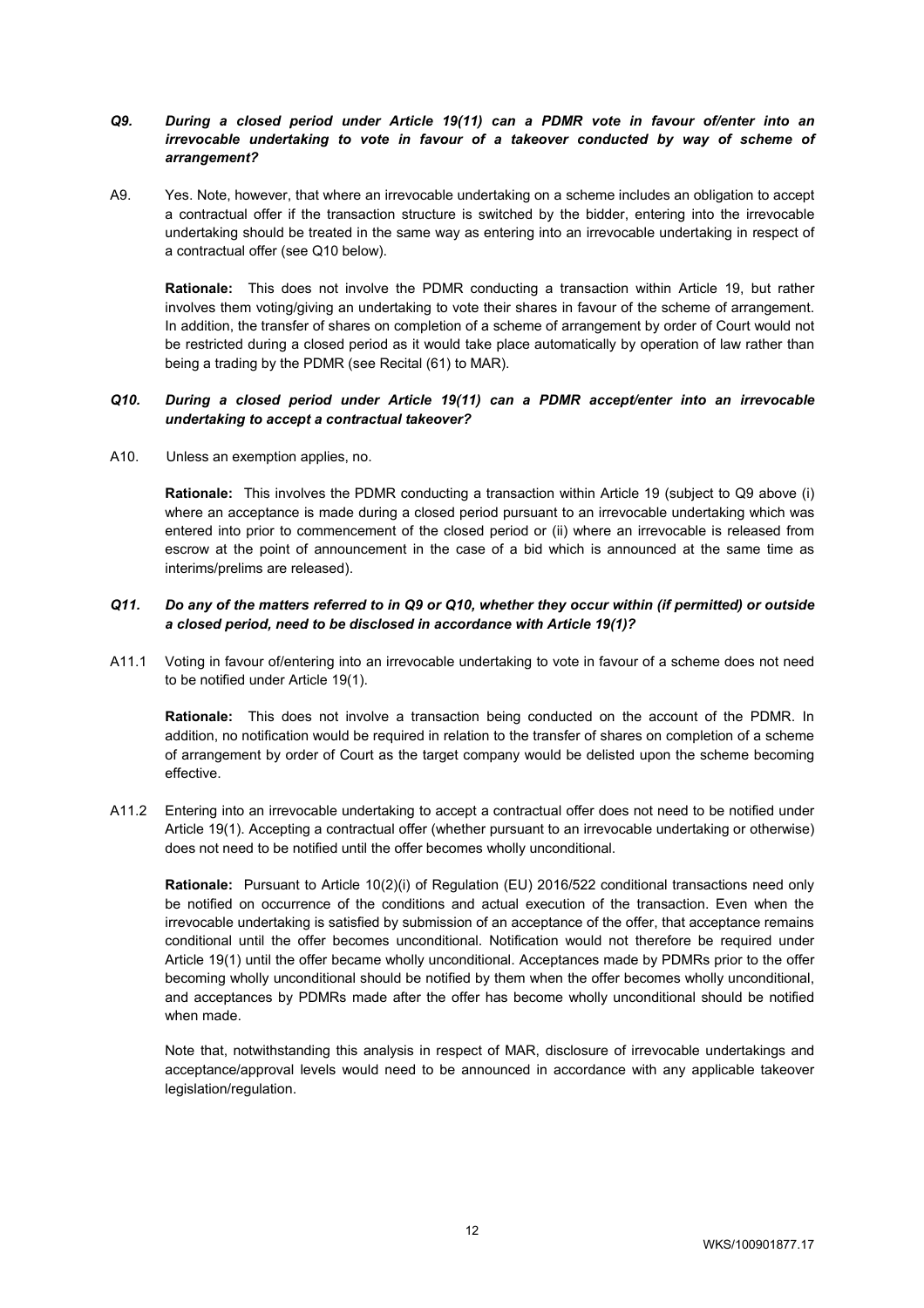# **PART C: CONTRACTUAL ARRANGEMENTS INVOLVING A SUBSCRIPTION FOR SHARES**

- **Q:** Where parties are negotiating contractual arrangements in relation to a transaction, and those arrangements involve a subscription of shares (e.g. an issue of consideration shares in connection with an acquisition, an undertaking to subscribe for shares under a firm placing or signing an irrevocable undertaking in connection with a takeover):
	- (a) is the issuer able to selectively disclose inside information to the counterpart(ies) in connection with such arrangements:
	- (b) if so, is the issuer able to delay disclosure of the inside information to the market, notwithstanding its disclosure to the counterpart(ies); and
	- (c) if so, is there a requirement for the inside information to be announced before the relevant contractual arrangements can be entered into with the counterpart(ies)?
	- **A(a)** Whilst the facts must be considered on a case-by-case basis, we would typically expect this to be permitted in accordance with Articles 10 and 14 of MAR.

**Rationale:** Article 10 provides that unlawful disclosure (in breach of Article 14) will arise where a person discloses inside information "*except where the disclosure is made in the normal exercise of an employment, a profession or duties*". The guidance in DTR 2.5.7(2) recognises that an issuer may be justified in making selective disclosure to certain types of recipient including (but not limited to) "*persons*  with whom the issuer is negotiating, or intends to negotiate, any commercial financial or investment *transaction (including prospective underwriters or placees of the financial instruments of the issuer)*". However, it makes clear that selective disclosure to any or all of these persons may not be justified in every circumstance where an issuer delays disclosure of inside information. The FCA indicated in CP 16/38 (paragraph 2.15) that it did not intend to amend these provisions as its view is that they are not impacted by the MAR Guidelines and confirmed this in PS 17/2. Whilst not constituting formal or binding guidance, in paragraph 76 of its Final Report on Draft technical standards on the Market Abuse Regulation (ESMA/2015/1455) ESMA also recognises (in the context of market soundings under Article 11) that information disclosed will generally be the information relating to the characteristics of the transaction in question but that it may also include "…*some other information not necessarily directly related to the possible transaction but providing important context to the transaction. For example general information about the issuer such as its financial standing could be useful*". This is expressed to be subject to the caveats that inside information about the financial standing of the issuer should have been made public unless delayed disclosure is justified and that disclosing market participants should avoid disclosing any unnecessary additional inside information. By way of example, where an issuer intends to conduct an equity fundraising to finance an acquisition, it would typically be considered justifiable to disclose the fact of the associated acquisition to potential subscribers and placees. Disclosure made in accordance with the market soundings regime will be deemed to be disclosure made in accordance with Article 10 of MAR (Article 11(5) and recital 35), although non-compliance with the market-soundings regime does not (of itself) necessarily mean that disclosure has not been made in the normal course of an employment, a profession or duties (see Q5 in Part B above*)*.

**A(b)** The facts must be considered on a case-by-case basis, but a delay in disclosure would be permitted provided each of the three conditions set out in Article 17(4) are met.

**Rationale:** Article 17(4) permits issuers to delay disclosure of inside information to the public provided that immediate disclosure is likely to prejudice the issuer's legitimate interests, delay is not likely to mislead the public and confidentiality can be maintained. The MAR Guidelines published by ESMA in relation to delayed disclosure (ESMA/2016/1478) set out a non-exhaustive indicative list of circumstances in which an issuer may have a legitimate interest in delaying disclosure that includes situations where the issuer is conducting negotiations and the outcome would be likely to be jeopardised by immediate public disclosure. Provided that all three conditions are met there is therefore no requirement for the fact that negotiations are taking place in relation to a potential transaction to be announced prior to contractual arrangements being entered into. Article 17(8) (which requires that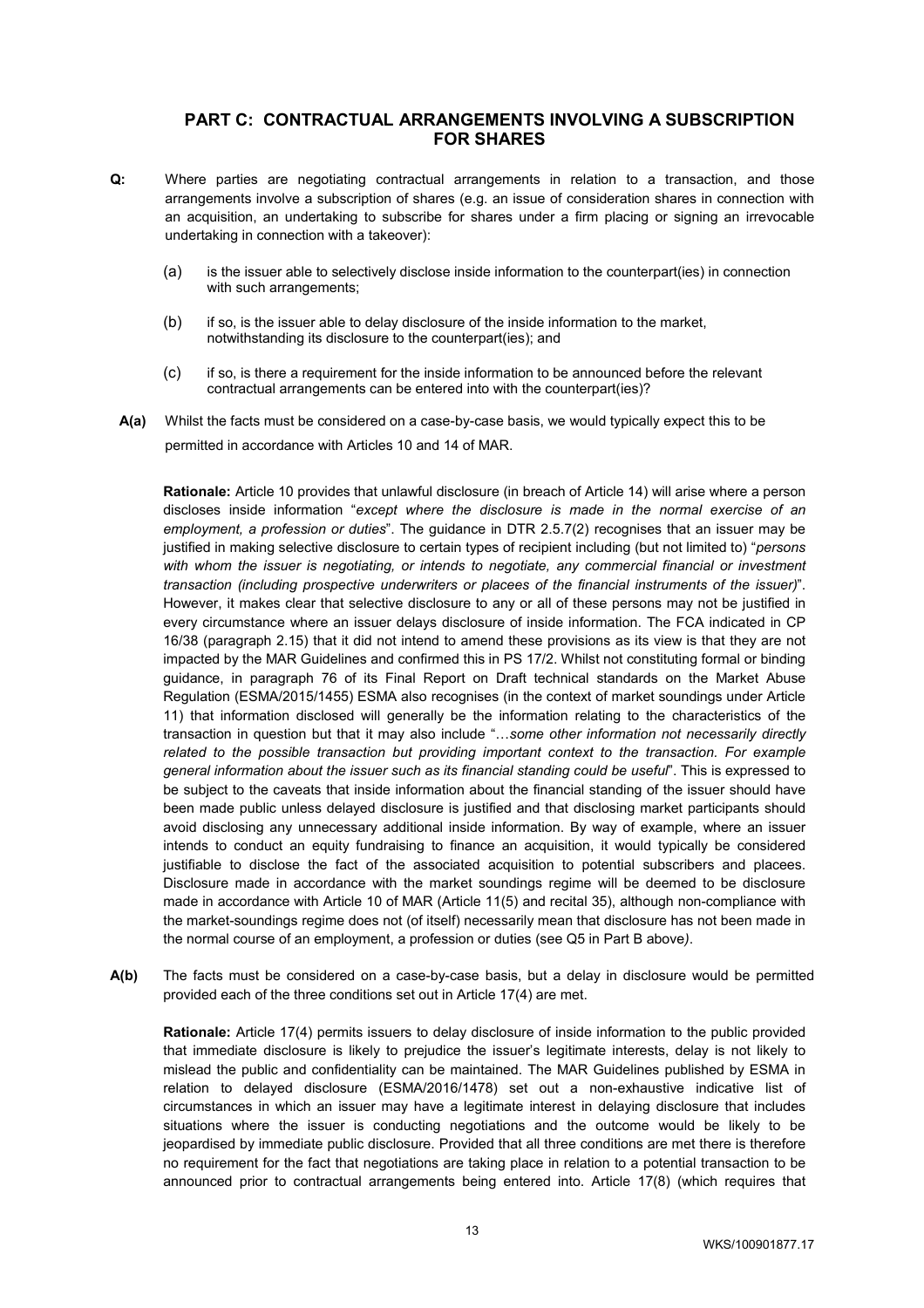where inside information is disclosed to third parties it must be simultaneously disclosed to the market) does not apply where the recipient owes a duty of confidentiality (whether such duty is based on a law, regulation, articles of association or contract).

**A(c)** Whilst the facts must be considered on a case-by-case basis, we would not typically expect disclosure to the market to be required before the relevant contractual arrangements can be entered into with the counterpart(ies).

**Rationale:** Recital 23 of MAR notes that "*the essential characteristic of insider dealing consists in an unfair advantage being obtained from inside information to the detriment of third parties…and, consequently, the undermining of the integrity of financial markets*" and consequently that the prohibition on inside dealing should apply where "*a person who is in possession of inside information takes unfair advantage of the benefit gained from that information by entering into market transactions in accordance with that information*".

Recital 24 of MAR provides that "*Where a legal or natural person in possession of inside information acquires or disposes of, or attempts to acquire or dispose of, for his own account or for the account of a third party, directly or indirectly, financial instruments to which that information relates, it should be implied that that person has used that information*" but that the question of whether a person has infringed the prohibition on insider dealing or has attempted to commit insider dealing "*should be analysed in the light of the purpose of this Regulation, which is to protect the integrity of the financial market and to enhance investor confidence, which is based, in turn, on the assurance that investors will be placed on an equal footing and protected from the misuse of inside information*."

Recitals 23 and 24 of MAR are consistent with the ECJ's judgment in *Spector Photo Group* regarding the insider dealing prohibition in the Market Abuse Directive (**MAD**), paragraph 61 of which includes language similar to Recital 24 of MAR but also goes on to note that "*Only usage which goes against that purpose constitutes prohibited insider dealing*". The judgment in *Spector Photo Group* also refers in a number of places specifically to "market transactions" – for examples paragraphs 48, 49 and 53 which refer to the Commission's proposal for the adoption of MAD being "…*to ensure equality between the contracting parties in stock-market transactions"* and *"based on the will to prohibit insiders from drawing an advantage from inside information by entering into market transactions to the detriment of other actors on the market who do not have access to such information*" and that "*…the prohibition on insider dealing applies where a primary insider who is in possession of inside information takes unfair advantage of the benefit gained from that information by entering into a market transaction in accordance with that information*". The judgment also notes that the insider dealing prohibition in MAD did not need to be interpreted in such a way that any primary insider who entered into a market transaction automatically fell within the prohibition on insider dealing and that, as pointed out by the UK and Italian governments, such an extensive interpretation would "*…entail the risk of extending the scope of that prohibition beyond what is appropriate and necessary to attain the goals pursued by [MAD]*" and could "*…, in practice, lead to the prohibition of certain market transactions which do not necessarily infringe the interests protected by [MAD]*" and that therefore it is "*necessary to distinguish 'uses of information' which are capable of infringing those interests from those which are not*" (paras 45 and 46).

Contracting with counterpart(ies) in the circumstances described in the Q should be distinguished as a use of information that does not infringe the interests protected by MAR. Structuring of transactions in this manner is consistent with market practice and does not constitute misuse of the inside information or undermine the integrity of the financial markets but rather is legitimate and useful to the proper and orderly functioning of the financial markets. There is equivalence of information as between the issuer and the counterpart(ies) and in this situation no unfair advantage is taken of the information by either party, as by its nature the entering into of the transaction is not to the detriment of other market participants who do not have access to the information and are not able to and do not directly or indirectly participate in the transaction which is not a "market" transaction. Whether this will be the case in other situations would need to be considered in the context of the interests protected by MAR.

Whilst all three issues must always be considered separately and on a case-by-case basis, as a more general point, given that (subject to the caveats summarised above) MAR provides a safe harbour to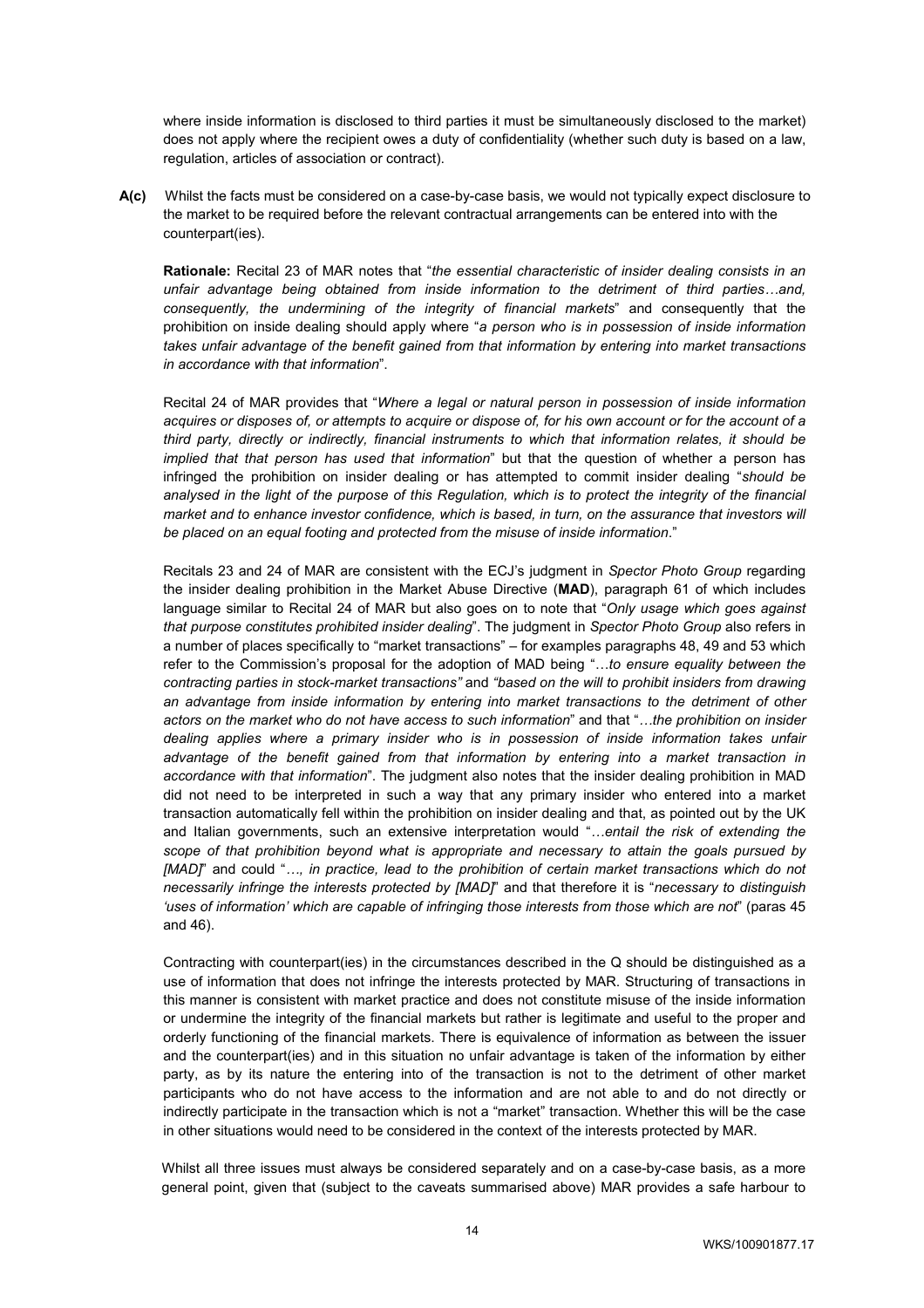allow disclosure of inside information to be delayed by issuers and also permits issuers to selectively disclose such information, it would be inconsistent to require issuers to announce the relevant information before they can contract with the counterpart(ies) simply because the transactions in question involve an issue of shares to the counterpart(ies). In this context, it should also be noted that Recital 32 to MAR states that market soundings are a "*highly valuable tool to…ensure deals run smoothly*" and Recital 33 refers to one of the purposes of market soundings as being "*to obtain a financial commitment to participate in the transaction*".

**21 July 2017**